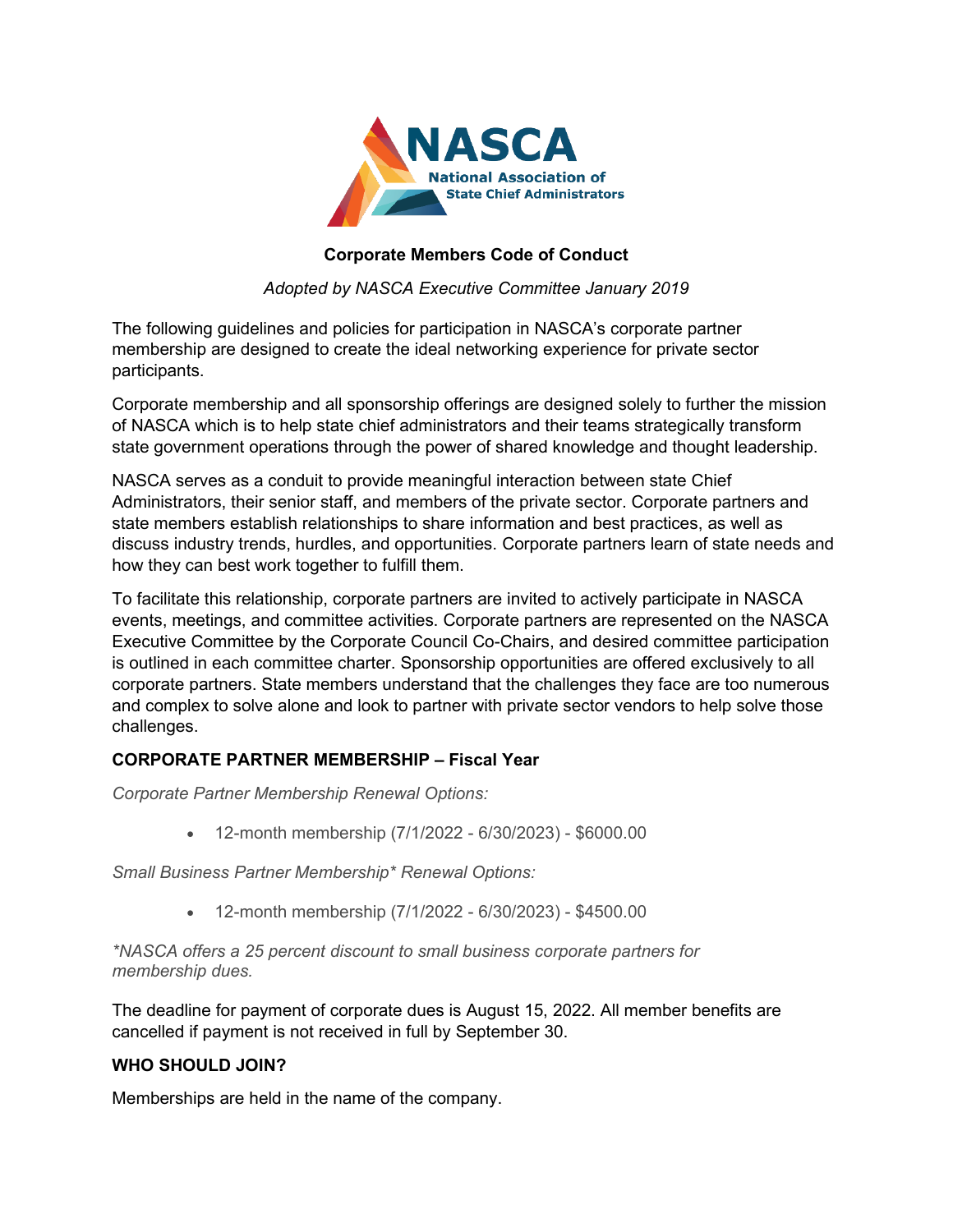• Membership Contact: The corporate membership primary contact is the liaison between NASCA and your company. NASCA staff will communicate with you regarding your membership questions, conference information and opportunities, annual dues, company listings, etc.

• Company Profile Contact: The primary company representative listed for this role in the membership should have U.S.-wide responsibility for relationship management and business development in the state government channel for the company. He/she is the contact posted for the company's listings in the annual membership directory and for the online corporate profile, as well as the primary contact for representation on the NASCA Corporate Council. This corporate contact is responsible and will be held accountable for company adherence to the NASCA Corporate Code of Conduct.

• Other Company Individuals: Corporate members are welcome to add as many company employees as they wish if they have a company email address.

## **CONFERENCE PARTICIPATION AND SPONSORSHIP**

NASCA conferences provide excellent opportunities for corporate-to-state member networking as well as corporate-to-corporate collaboration. Please support the inclusion and participation of all registered members at all NASCA sponsored program sessions (i.e., roundtables, lunch, and breakout sessions). Be selective about who you send to the conferences. NASCA conferences are designed to facilitate networking and thought leadership. Corporate partners who use the opportunity to build relationships with state members and fellow corporate members (not close sales) find the most benefit from their NASCA membership.

• To keep attendance ratios desirable for corporate partners and state members, you must be a corporate member in good standing to sponsor a NASCA event. Sponsorships are sold on a first-come, first-serve basis via an online system. Splitting or dividing a sponsorship is not permitted.

• NASCA corporate members, partner entities, conference sponsors, and attendees are expressly prohibited from holding events or hosted meetings that run concurrently with NASCA conference sessions, meetings, meals, receptions, or any other conference-related events. Unless facilitated by NASCA, there must be a thirty-minute buffer from the conclusion of our event and the start time of your hosted meeting or meal invitation. All external corporate meetings must be mindful of venue rules such as noise levels, room occupancy limits, and hotel food/beverage policies. Corporate members should be extremely mindful of the expectation for the highest level of professional behavior and the state ethics laws that guide the actions of state members. You must alert the NASCA Executive Director of any scheduled event(s) at least 14 days in advance of the start of the conference.

• No promotional material or trinkets may be broadly distributed at NASCA conferences. Corporate partners may provide educational materials in a targeted capacity with permission from the NASCA Executive Director. However, NASCA will not allow sponsor advertisements or other materials that criticize other corporate members or state members.

• Gifts or other amenities may not be given to any public sector attendee or sent to their hotel room.